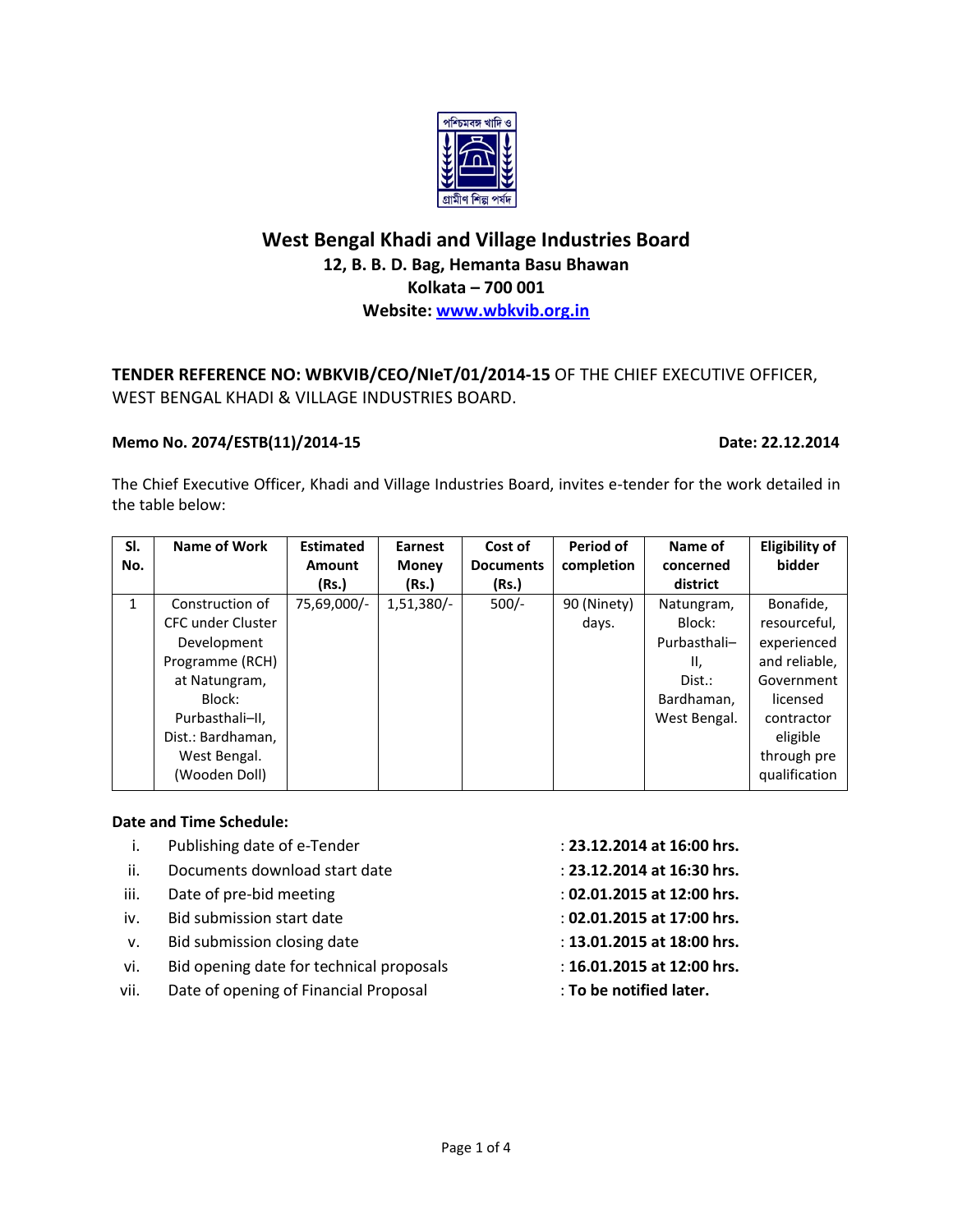## **Terms & Conditions**

- 1) In the event of e-filling, intending agency may download the tender documents from the website **[https://etender.wb.nic.in](https://etender.wb.nic.in/)** directly with the help of Digital Signature Certificate and earnest money may be remitted through demand draft issued from any nationalized bank in favour of **W.B. Khadi and Village Industries Board at Kolkata** and also to be documented through e-filling. The L1 bidder (lowest quotationer) shall submit the hard copy of EMD documents to the office of the CEO, WBKVIB with the acceptance letter of L1.
- 2) Both Technical Bid and Financial Bid are to be submitted concurrently duly digitally signed in the website **[https://etender.wb.nic.in](https://etender.wb.nic.in/)**
- 3) The Technical and Financial Bid to be submitted online on or before 13.01.2015 upto 6 pm.
- 4) The FINANCIAL OFFER of the prospective tenderer will be considered only if the Technical document of the tenderer is found to be qualified by the officials of WBKVIB.
- 5) Eligibility criteria for participation in the tender:
	- i. The prospective bidders shall have satisfactorily completed as a prime agency during last 3 years from the date of issue of this Notice at least one work of similar nature from Government bodies at least 30% of the tendered value.
	- ii. Bidder must have office at Kolkata or at the concerned district.
	- iii. The contractors who have been delisted or debarred by any Government department shall not be eligible in any way.
	- iv. The prospective bidders shall have in their full time engagement experienced engineering personnel.
	- v. The prospective bidder shall provide eligible contractor license.
	- vi. Valid upto date clearance of IT Return/PT Clearance Certificate/PT (Deposit Challan)/Pan Card/VAT Registration Certificate/Voter ID card for self identification to be accompanied with the Technical Bid Documents, Income Tax Acknowledgement Receipt for latest assessment year to be submitted.
- vii. Registered Partnership deed (for partnership firm only) along with the Power of Attorney to be submitted along with the application.
- viii. Prevailing safety norms has to be followed so that LTI (loss of time due to injury) is zero.
- ix. The intending bidder shall positively mention one telephone number, one mobile number and email id for easy communication as and when required. This should be uploaded as Non-Statutory Document.
- x. Conditional bid or bid with clause variation shall be rejected.
- xi. No mobilization / secured advance will be allowed.
- xii. Constructional Labour Welfare Cess  $@1\%$  of cost of construction will be deducted from every Bill of the selected agency.
- xiii. In connection with the work arbitration will not be allowed.
- xiv. Bids shall remain valid for a period not less than 120 days after the deadline date for Financial Bid Submission.
- xv. The entire construction will be monitored by the officials of WBKVIB.
- xvi. Security deposit @8% will be deducted from the running bill till completion of the work.
- xvii. Security deposit & Earnest Money Deposit will be released after 6 (six) months from the date of completion of the work and on recommendation of Project Engineer.
- xviii. Agencies shall have to arrange land for creation of plant and machineries, storing of materials, labour shed, labotary etc. at their own cost and responsibility.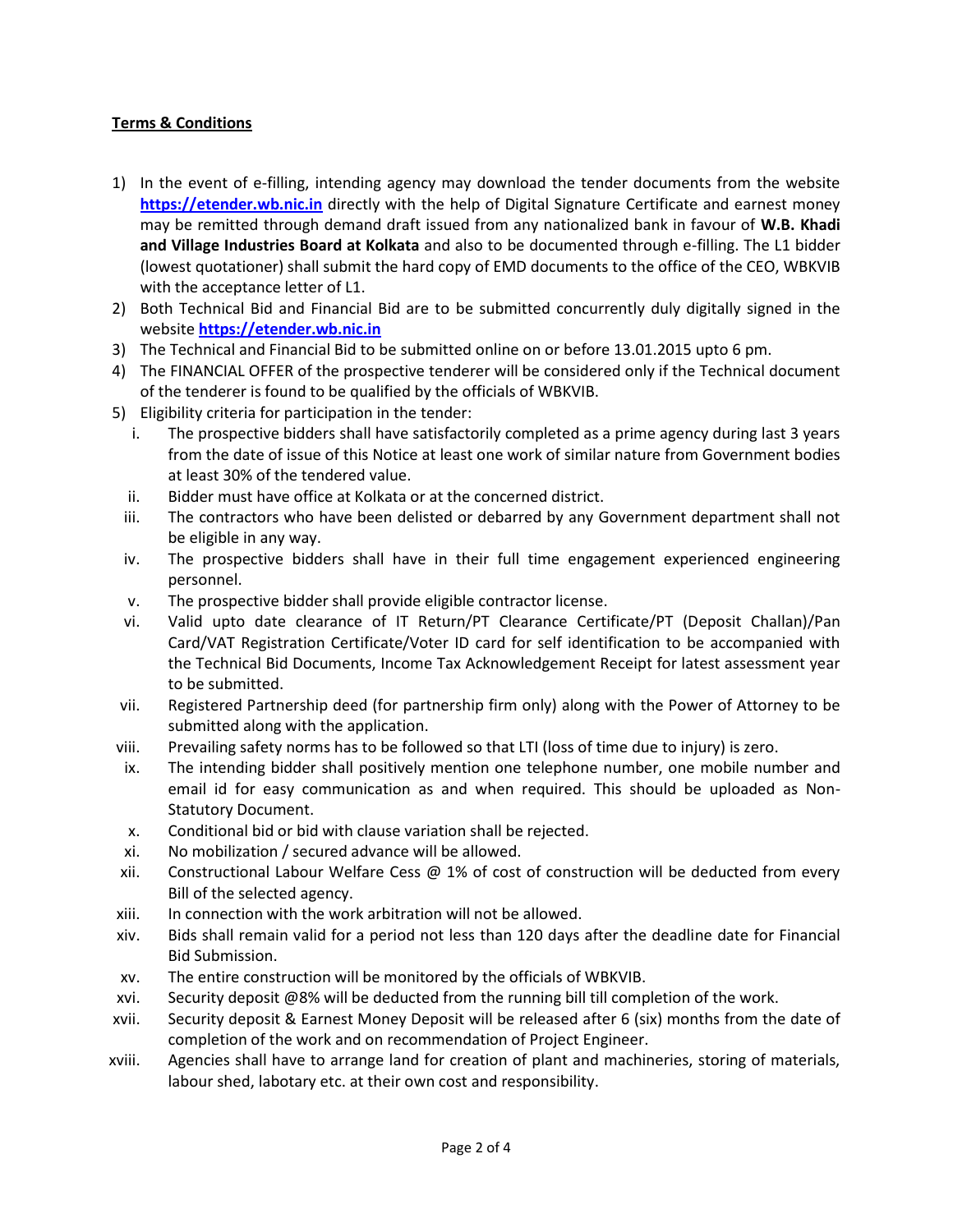- xix. Earnest Money: The amount of Earnest Money is two percent (2%) of the estimated amount put to tender which shall be furnished in the shape of Bank Draft from any Nationalized Bank in favour of West Bengal Khadi & Village Industries Board (WBKVIB). Soft copy (scanned copies of the original) for instruments should compulsory be deposited online by the bidders. The L1 bidder shall submit the Hard copy of the documents to the tender inviting authority with his acceptance letter of the Lowest Offer Acceptance. Failure to submit the hard copy with the acceptance letter within the time period prescribe for the purpose may be construed as an attempt to disturb the tendering process and dealt with accordingly legally including blacklisting of the bidder.
- xx. The bidder, at the bidder's own responsibility and risk is encouraged to visit and examined the site of works and its surroundings and obtain all information that may be necessary for preparing the bid and entering into a contract for the work(s) as mentioned in the NIT, the cost of visiting the site shall be at the bidders own expense.
- xxi. In case of quoting rates no multiple lowest rates will be entertained by the Department.
- xxii. The Chief Executive Officer, WBKVIB reserves the right to cancel the NIT due to unavoidable circumstances and on claim in this respect will be entertained.
- xxiii. Before issuance of the work order, the tender inviting Authority may verify the credential & other documents of the lowest tenderer if found necessary. After verification, if it is found that such documents submitted by the lowest tenders is either manufactured or false in that case, work order will not be issued in favour of the tenderer under any circumstances.
- xxiv. Before uploading tender documents through e-filing each page of the tender documents are to be signed by the bidder/owner/partner/authorized signatory having legal authority to do so, failing which the bid will be treated as informal.
- xxv. The Earnest Money may be forfeited if: (i) The bidder withdraws the bid during the bid validity period, (ii) The bidder fails to execute formal agreement within the stipulated time period when ask for & (iii) It is found that the credential or any other document uploaded by the bidder is incorrect/manufactured/fabricated.
- xxvi. No adjustment in price or price escalation of any kind will be allowed for works included in this NIT.
- xxvii. Participation in more than one work: A prospective bidder shall be allowed to participate in the job either in the capacity of individual or as a partner of a firm. If found to have applied severally in a single all his applications will be rejected for that job. A prospective bidder (including his participation in partnership) shall be allowed to participate in single road work as mentioned in the list of schemes.
- 6) Location of Critical Events: All meetings related to selection of L1 will be done at the office of the CEO, WBKVIB, Hemanta Basu Bhawan, 12, B.B.D. Bag, Kolkata – 700 001.
- 7) The technical and financial proposal should be developed by the agency after reading the project summary, details of hardware intervention required, site map and the quantity of works to be taken up. The agency may also visit the executing site before preparation of the proposal.
- 8) For any further query one can email to  $ceowbkvib@gmail.com$  or call at 033-22130304.</u>
- 9) Estimate of the Work (BOQ) is attached herewith.

Chief Executive Officer were also as a series of the WBKVIB